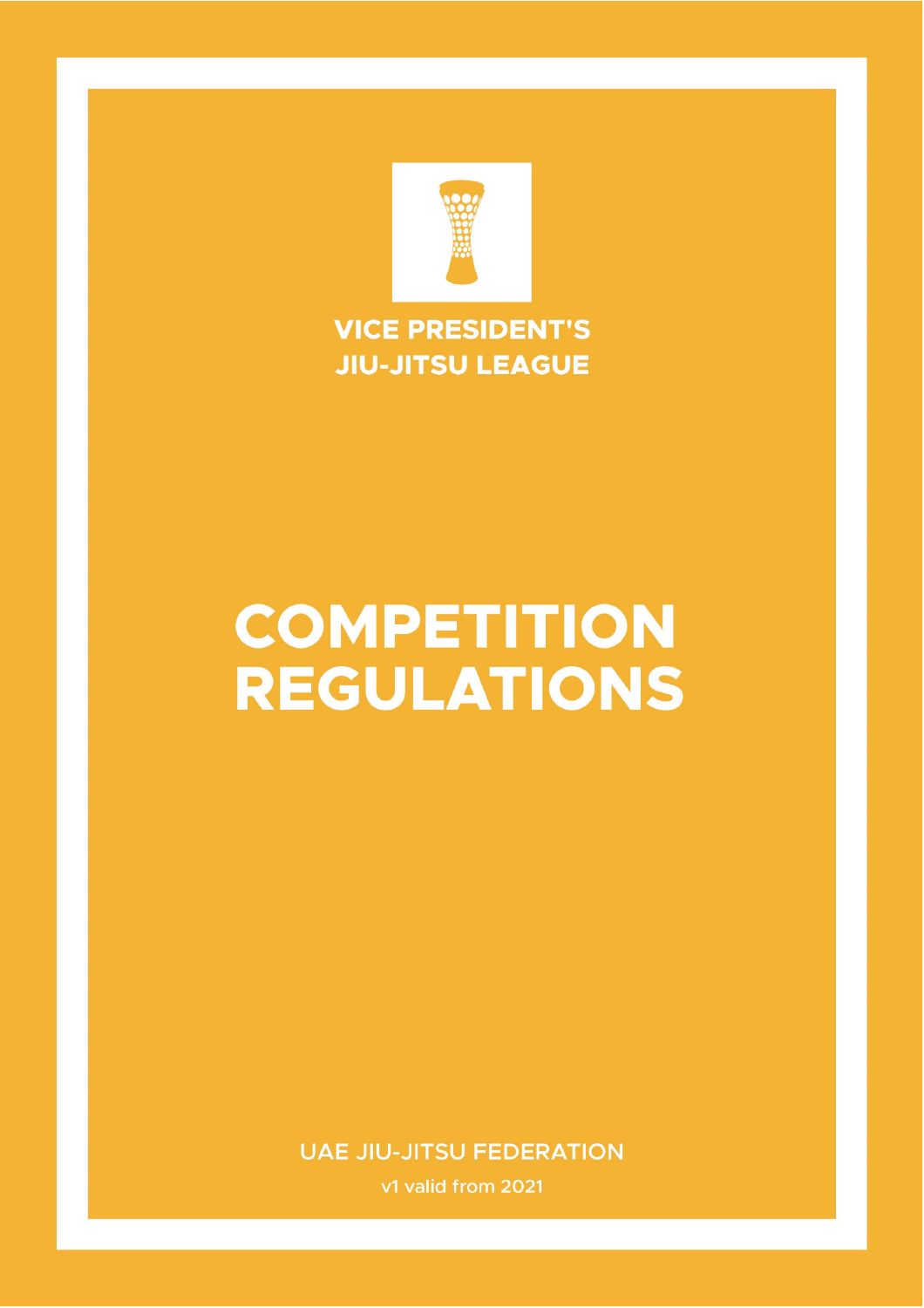#### **CHAPTER 1**

#### **THE ORGANIZATIONAL COMMITTEE**

Article (1): The technical department of the UAE Jiu-Jitsu Federation will act as the supreme organizing committee of the championship. It will take the necessary decisions for the success of the championship.

Article (2): The organizing committee of the championship will establish an appeal committee to consider the complaints and requirements of the championship and settle them.

Article (3): The working committees will be competent to appoint referees and may seek the assistance of the specialized competent bodies.

Article (4): According to the UAEJJF Executive Regulation under United Arab Emirates Jiu-Jitsu Federation (UAEJJF) set the standards for the Jiu-Jitsu Championship inside UAE and Championships under the UAEJJF National Ranking of 2021.

Article (5): The Jiu-Jitsu Championship will be played singly with division by age group and weight classes.

#### **CHAPTER 2**

#### **PARTICIPATION**

Article (1): Clubs and athletes must register online through their membership at www.events.uaejjf.com.

Article (2): Each club has the right to participate with two players in every weight and age divisions.

Article (3): To be eligible to participate, the athletes must be UAE citizens, or children of Emirati mother citizens.

Article (4): Each club has the right to register two UAE resident players, from any nationality, in every age division, but they must not be registered at the same weight division.

Article (5): Coaches are not allowed to represent any club competing at the event as UAE resident.

Article (6): UAE resident players must be approved by the UAEJJF.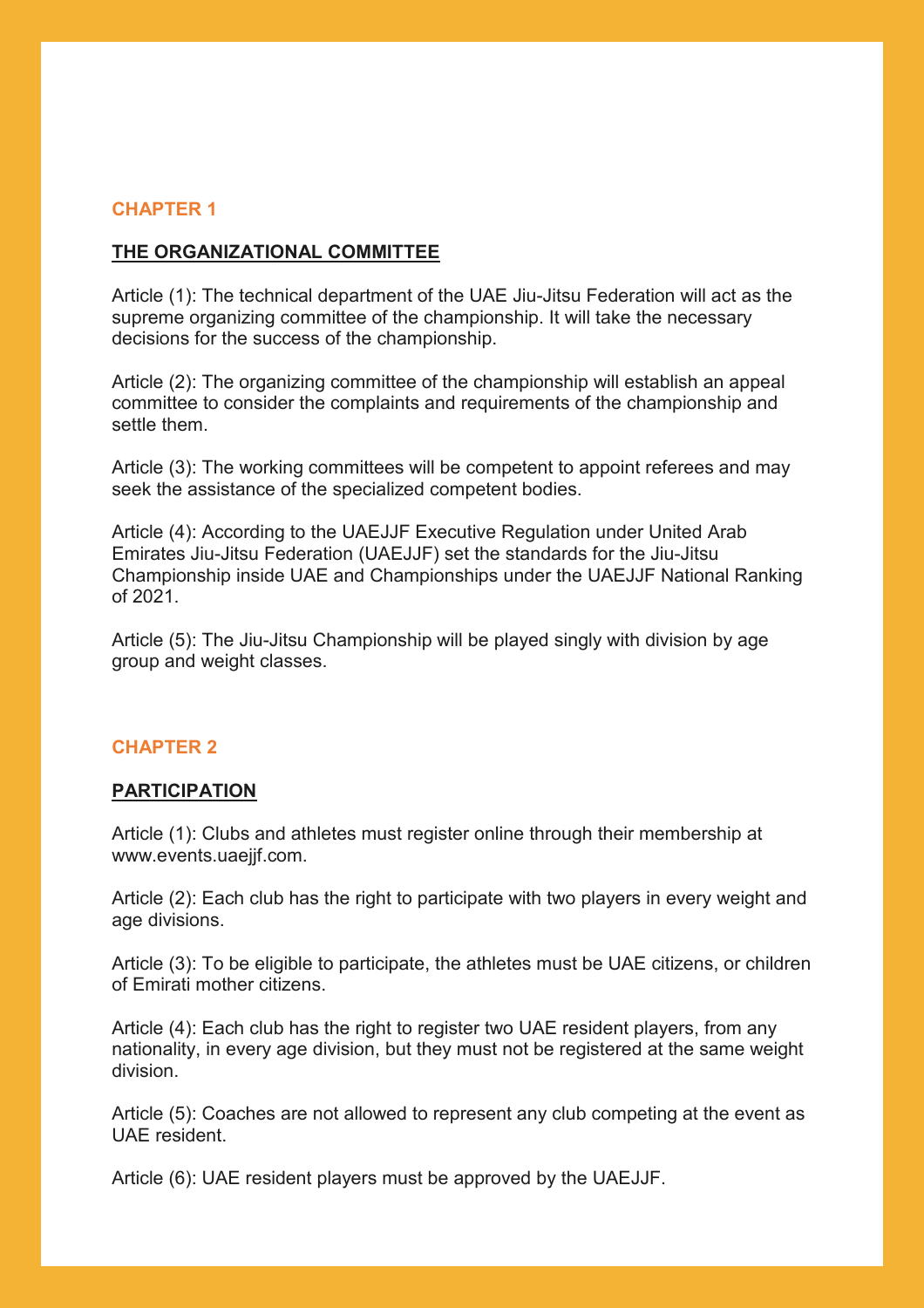Article (7): After the deadline of the registrations, two days will be given for verification and changes of weight division only. No adding new players will be allowed.

Article (8): During the verification deadline, if any club needs to replace one player, he/she must be replaced by another player from the same weight division.

Article (9) The number of players replaced during the verification is limited to two per age division.

#### **CHAPTER 3**

#### **REGULATION AND RULES OF THE CHAMPIONSHIP**

Article (1): The latest version of JJAU Federation rules in referring and managing all championship matches will be applied.

Article (2): When employing video refereeing, the system will be as follows: the mat referee has the option at any point to pause the match and signal for a video to be displayed to give him an additional point of reference in outstanding or previously made decisions. In addition, when using a video system, the two referees will both be situated in the video replay area. If both sides agree that a decision should be overturned, one of them will contact the mat referee with their decision by radio and he will signal the new points as appropriate**.**

#### **CHAPTER 4**

#### **WEIGHT IN REGULATIONS**

Article (1): The weighing of the athletes will be held in given time and place, according to the schedule released by the UAEJJF and will be performed within the day and at least 2 (two) hours prior to the start of the competition.

Article (2): Upon weighing the athlete must present an original ID or Passport.

Article (3): A scale will be provided one hour before the official weigh-in, for unofficial weighing.

Article (4): The athlete will be weighed without GI for the competitions. The minimum requirement is shorts and T-Shirt. Sleeveless T-Shirt and underwear are not allowed.

Article (5): The athlete can step on the scale as many times as needed to reach the weight division, provided that, within the deadline set by the organization. If the athletes do not reach the limit of the category, he will be automatically disqualified from the tournament. It is not allowed to move to the next weight division when players are overweight.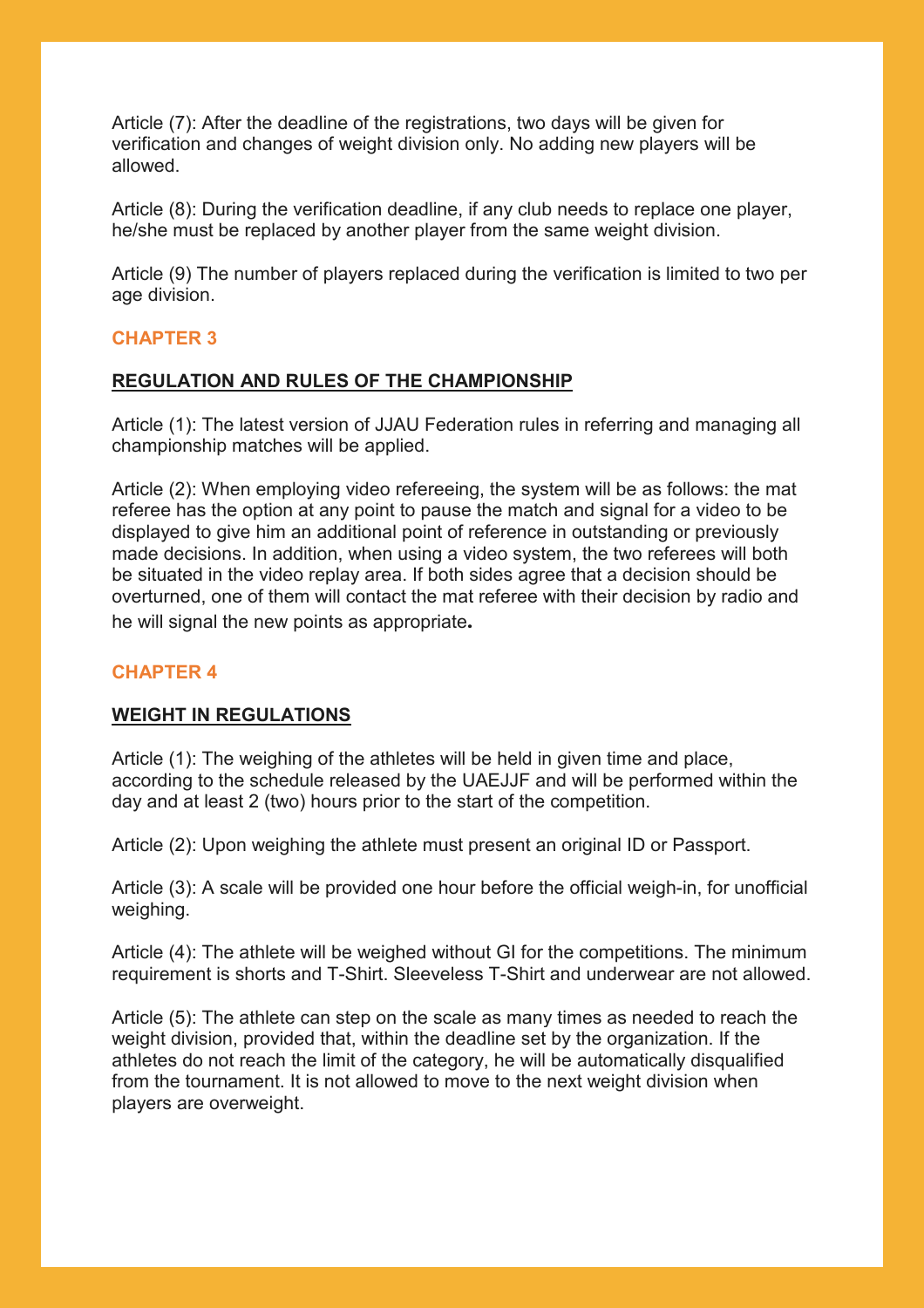Article (6): Players are allowed to participate in only one weight division, no higher than one division of his real weight. EX: 56kg can only play on 56kg, or maximum 62Kg, and the fighter is not allowed to participate in two different age divisions.

#### **CHAPTER 5**

#### **THE INDIVIDUAL COMPETITION VERIFICATION**

Article (1): All fighters must be present in the warm-up room at least thirty (30) minutes before the start of their matches, in order to check the GI.

Article (2): After three calls if the player did not show up, he will be disqualified. The winner of the walkover fight must be declared on the mat in front of the audience. The same procedure shall be applied in case of an injured player.

Article (3): Duration of the Fights

(U16): 3 Minutes

(U18): 4 Minutes

Adults (+18): 6 Minutes

#### **CHAPTER 6**

#### **BRACKET RULES**

Article (1): The draw procedures are made up to 24 hours before of the day of the competition, in the presence of the Head of the Referees Committee and Representative of the Organizing Committee, unless otherwise is decided by the Organizing Committee. Once online, no changes will be accepted.

Article (2): Brackets draw will be made by ranking seeding. The first two players of the rank will be on separated side of the brackets.

Article (3): Players from the same club will be separated on different sides of the bracket.

Article (4): When the number of competitors in the weight division is two (2), the bracket format will be best of three.

Article (5): When the number of competitors is three (3), bracket of three will be applied. Looser of first fight gets a second chance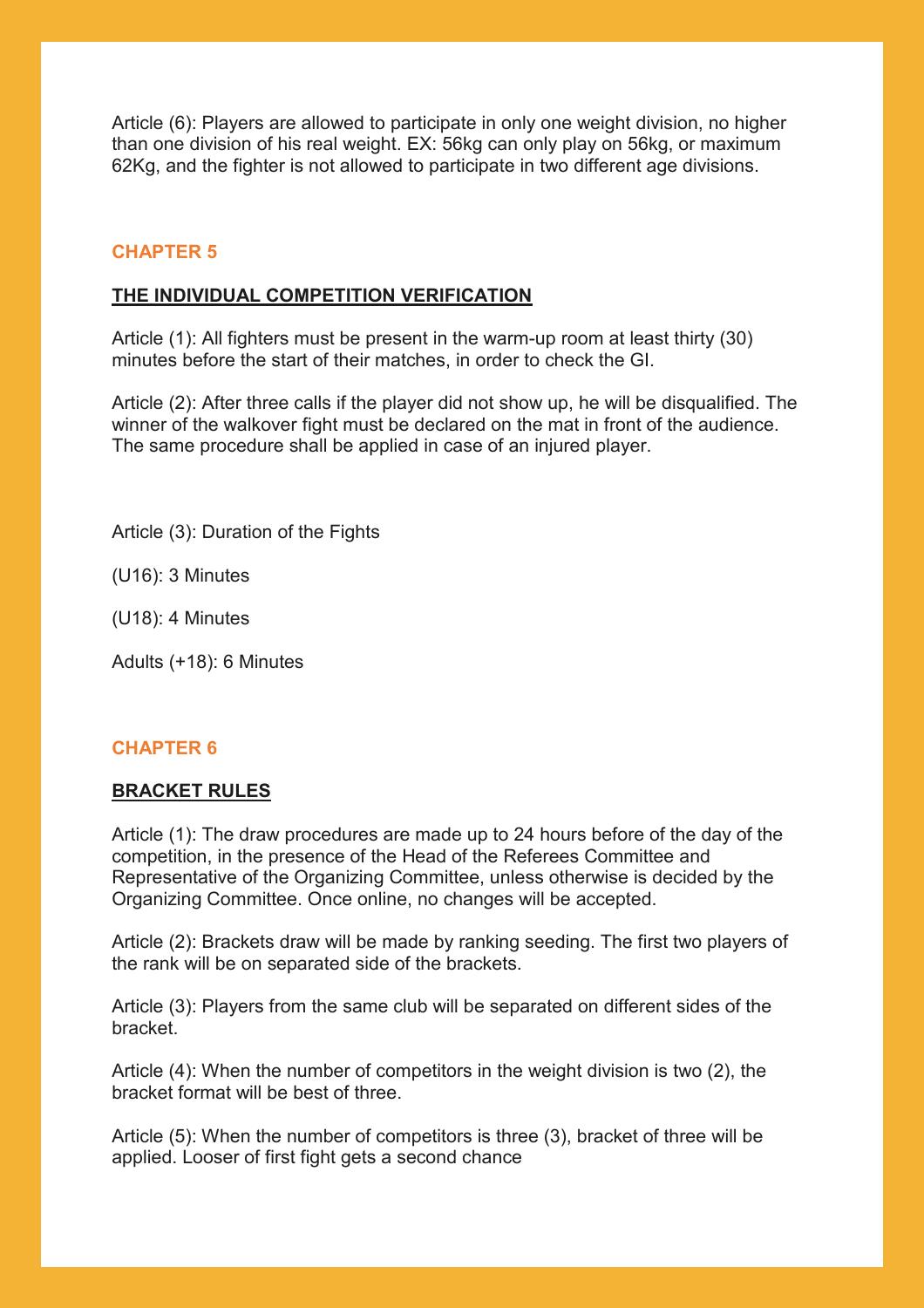Article (6): When the number of competitors is from (3 to 5), the bracket system will be round robin (one against all).

Tiebreakers are listed as follows:

- 1. Direct confrontation.
- 2. Number of submissions.
- 3. Sum of score in winning matches.
- 4. Sum of advantages in winning matches.
- 5. Fastest submission.
- 6. Sum of penalties in all the matches (lower is better).

Article (7): When the number of competitors is six (6), the bracket format will be combined pools. Two pools of three players where the best two will qualify to the semi-finals.

Article (8): When the number of competitors is more than six (6), a double elimination bracket will be applied with repechage from eighth finals.

#### **CHAPTER 7**

#### **RULES OF UNIFORM**

Article (1): Athletes should present themselves for the competition with uniform (kimonos) in accordance to the rules and regulations of the UAE Jiu-Jitsu Federation (UAEJJF) considering the official measurements of the Kimono.

Article (2): Each fighter must bring two kimonos, a White kimono and a Blue kimono. Each fighter must bring two color belts (red – blue).

- The use of WHITE kimono is mandatory for Opening and Awards ceremonies.

Article (3): Each competitor taking part in the championship is obliged to have sewn on the back of his GI the official logo from the cub, UAE flag on the right arm and UAEJJF logo on the left chest.

Article (4): All players must have their GI checked and approved by the UAEJJF checker staff.

Article (5): In case any player enters on the mat without a proper GI, the referee shall disqualify the player immediately.

Article (6): When the player has his name on the top of the fighter order, it is mandatory to wear a white kimono with the red belt.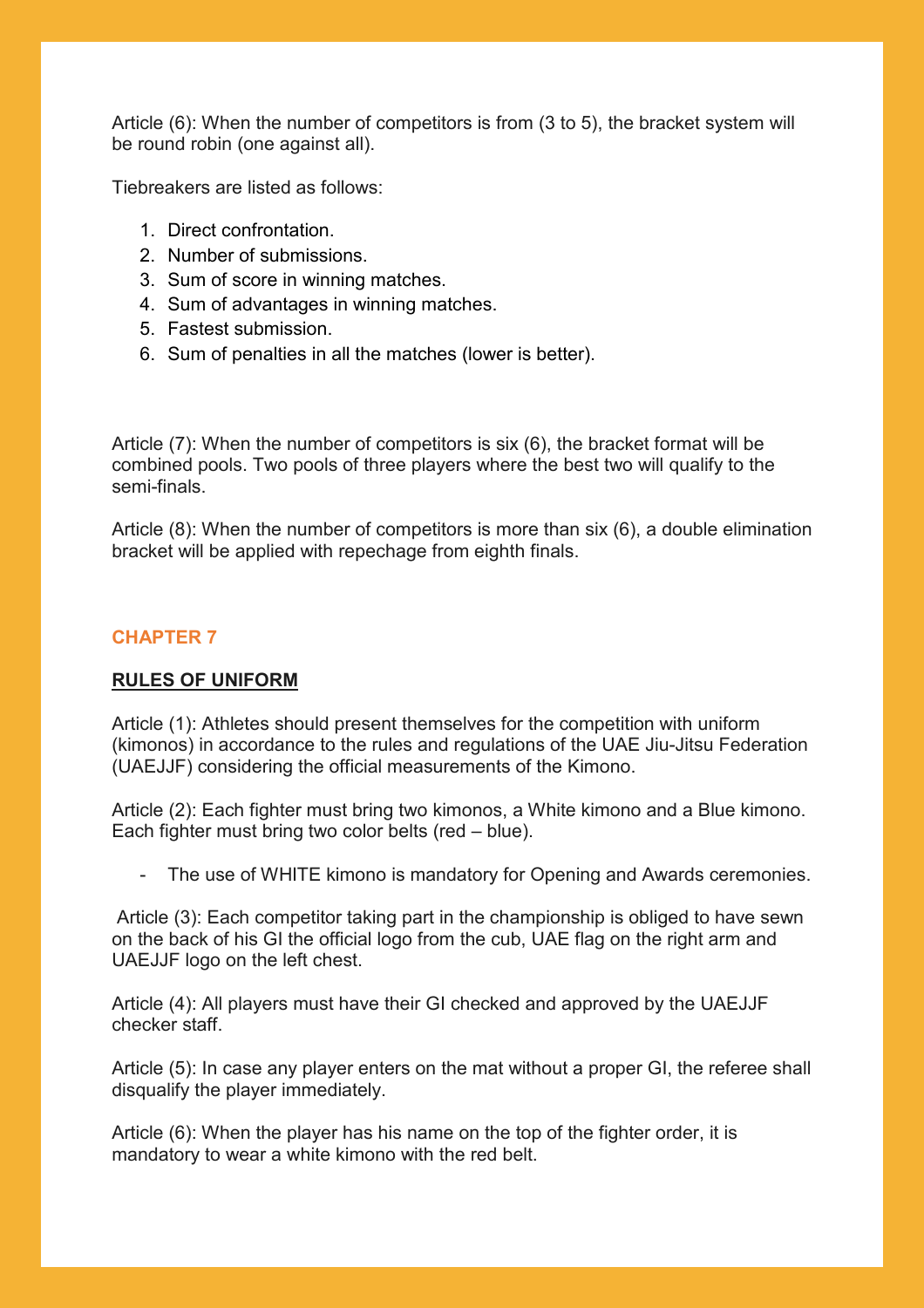#### **CHAPTER 8**

#### **RIGHT OF CHANGE**

Article (1): UAEJJF has the right to implement any modification to the format of the competitions, or to adapt any regulation as it seems suitable. Any change to the rules/regulations must be informed prior to its application.